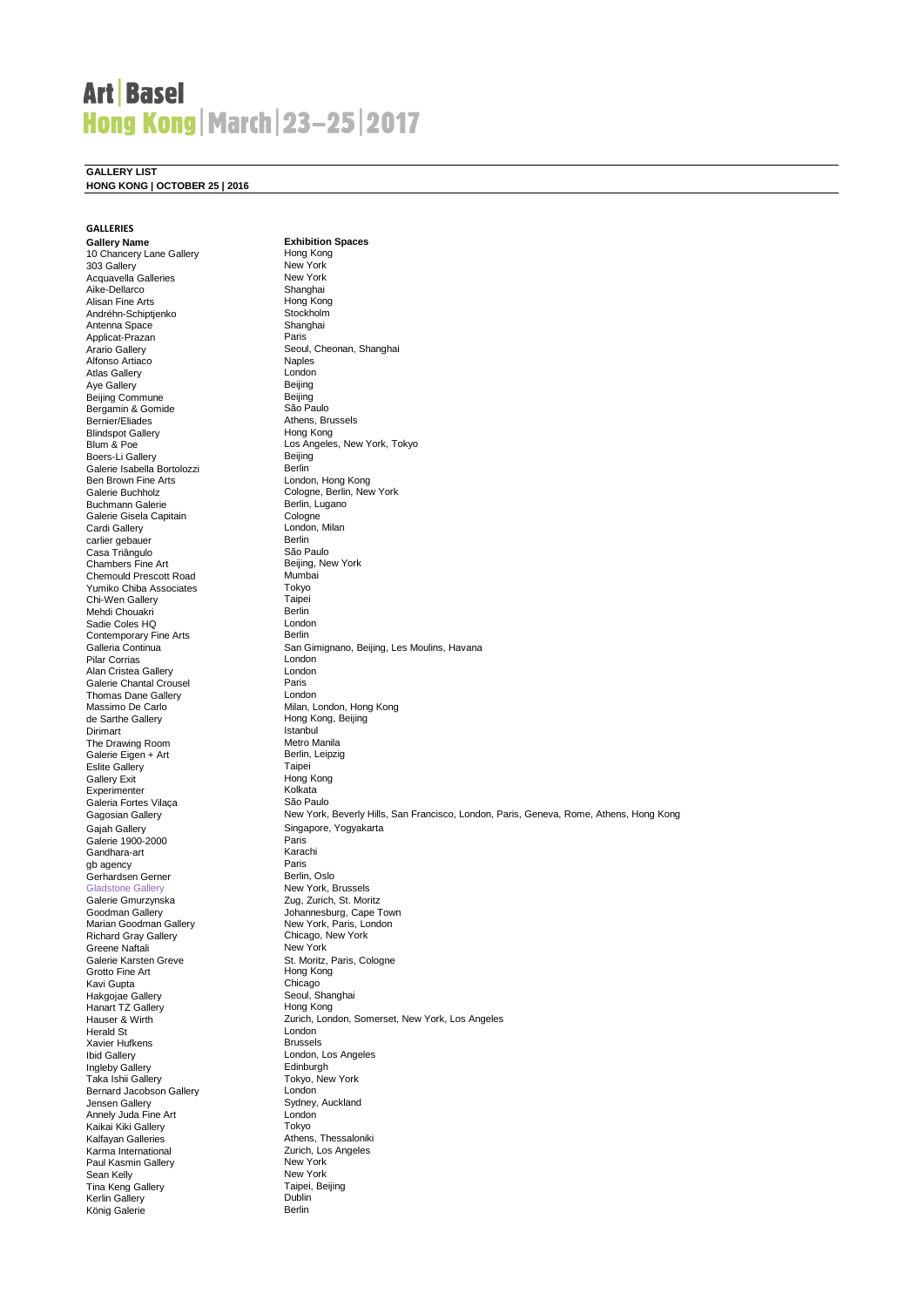David Kordansky Gallery **Los Angeles**<br> **Company Contract Contract Contract Contract Contract Contract Contract Contract Contract Contract Contract Contract Contract Contract Contract Contract Contract Contract Contract Con** Tomio Koyama Gallery Tokyo Kraupa-Tuskany Zeidler Berlin Galerie Krinzinger<br>Galerie Krinzinger Vienna<br>Kukje Gallery / Tina Kim Gallery Manus Seoul, New York Kukje Gallery / Tina Kim Gallery Seoul, New Seoul, New York Seoul, New York Seoul, New York Seoul, New York Seoul, New York Seoul, New York Seoul, New York Seoul, New York Seoul, New York Seoul, New York Seoul, New York Se kurimanzutto<br>Pearl Lam Galleries n ann an Earl Lam Galleries<br>
Pearl Lam Galleries<br>
Simon Lee Gallery<br>
London, Hong Kong Simon Lee Gallery **London, Hong Kong**<br>
Lehmann Maupin **Lehmann Maupin** New York, Hong Kong Lehmann Maupin New York, Hong Kong<br>
Galerie Lelong New York, Paris Galerie Lelong New York, Paris Dominique Lévy New York, London Liang Gallery **Taipei (1996)**<br>
Lin & Lin Gallery **Taipei** Lisson Gallery **London, Milan, New York**<br>
Long March Space **Constant Belging**<br>
Luxembourg & Dayan **Constant Constant Constant Constant Constant Constant New York, London** Lisson Saller,<br>Long March Space Luxembourg & Dayan New York, London Rew York, London Rew York, London Calleria d'Arte Maggiore G.A.M. Galleria d'Arte Maggiore G.A.M. Bologn<br>Magician Space Beijing Magician Space and Beijing Beijing<br>Mai 36 Galerie 1996 - Beijing Zurich Mai 36 Galerie 2020<br>
Mai 36 Galerie 2020<br>
Edouard Malingue Gallery 2020<br>
Hong Kong Edouard Malingue Gallery Galerie Hans Mayer<br>Mazzoleni Mazzoleni Mazzoleni Turin, London<br>
Fergus McCaffrey Mew York, St.<br>
New York, St. Meessen De Clercq<br>Galerie Urs Meile **Brussels Salerie Lucerne.** Beijing Galerie Urs Meile **Lucerne, Executed Eucerne, Executed Eucerne, Executed Eucerne, Executed Eucerne, E**<br>
São Paulo Mendes Wood DM São Paulo<br>
kamel mennour<br>
Paris London kamel mennour and the control of the Paris, London Paris, London Paris, London Paris, London Paris, London Par<br>
New York Metro Pictures<br>Meyer Riegger Francesca Minini<br>Victoria Miro<br>I ondon Victoria Miro<br>Mitchell-Innes & Nash Mitchell Dew York Mitchell-Innes & Nash<br>Mizuma Art Gallery Stuart Shave/Modern Art London mother's tankstation limited **Dublin**<br>
Mujin-to Production **Dublin**<br>
Tokvo Mujin-to Production Galerie nächst St. Stephan Rosemarie Schwarzwälder Nadi Gallery Jakarta Galerie Nagel Draxler Berlin, Cologne Nanzuka Tokyo (Karolingan Tokyo (Karolingan Tokyo (Karolingan Tokyo (Karolingan Tokyo (Karolingan Tokyo (Karol<br>Taro Nasu (Karolingan Tokyo (Karolingan Tokyo (Karolingan Tokyo (Karolingan Tokyo (Karolingan Tokyo (Karolinga Taro Nasu Tokyo Tokyo Nature Morte (1999) and the New Delhi Nature Morte<br>
neugerriemschneider<br>
Berlin neugerriemschneider galerie nichido **Anna Ning Fine Art Manus (1988)**<br>Galleria Franco Noero Martín (1998)<br>Turin Galleria Franco Noero<br>Galerie Nathalie Obadia Maria Paris, Brussels Galerie Nathalie Obadia Paris,<br>
One and J Gallery<br>
Seoul One and J. Gallery Seoul<br>
Galleria Lorcan O'Neill Roma Seoul Galleria Lorcan O'Neill Roma<br>Galerie Ora-Ora Roma Roma Roma Galerie Ora-Ora<br>Ota Fine Arts Roslyn Oxley9 Gallery<br>P.P.O.W Pace Pace Prints **New York**<br>
Paragon **New York**<br>
London Paragon Londo<br>Paras Projects (Retling) Peres Projects<br>Galerie Perrotin Galerie Perrotin New York, Hong Kong, Paris, Seoul<br>
Pi Artworks
Book Care and Stanbul, London PKM Gallery Galeria Plan B<br>
Platform China<br>
Beijing Platform China<br>
Project Fulfill Art Space<br>
Taipei Project Fulfill Art Space<br>Almine Rech Gallery Almine Rech Gallery Paris, Brussels, London Tyler Rollins Fine Art **New York** New York<br>
Galerie Thaddaeus Ropac **New York Salzburg, Paris, London** Galerie Thaddaeus Ropac<br>
Andrea Rosen Gallery<br>
New York Andrea Rosen Gallery<br>Rossi & Rossi Rossi & Rossi **Exercise Server Accept Hong Kong, London**<br>
Lia Rumma **Milan, Naples** SCAI The Bathhouse Tokyo<br>Esther Schinner / Johnen Galerie Berlin Esther Schipper / Johnen Galerie **Berlin**<br>Galerie Rüdiger Schöttle **Berlin** Munich Galerie Rüdiger Schöttle<br>ShanghART Gallery ShugoArts<br>Silverlens Skarstedt New York, London Soka Art Taipei, Tainan, Beijing Sprüth Magers **Berlin, London, Los Angeles** Starkwhite **Auckland**<br>
STPI **Auckland**<br>
Singapore STPI Singapore<br>
Sullivan+Strumpf Sydney, S Take Ninagawa Tokyo Timothy Taylor London team (gallery, inc.)<br>
The Third Line Company, inc. and the Company of the China Dubai The Third Line **Dubai**<br>
Galerie Thomas **Munich**<br>
Munich Galerie Thomas<br>TKG+ Tokyo Gallery + BTAP Tokyo, Bei<br>Tolarno Galleries Melbourne Tolarno Galleries Tornabuoni Art Vadehra Art Gallery **New Delhi**<br>
Van de Weghe Fine Art **New York** Van de Weghe Fine Art

Taipei, Beijing Marlborough Fine Art **New York, London, Madrid, Barcelona**<br>Galerie Hans Mayer **New York, Condon, Madrid, Barcelona** New York, St. Barth<br>Brussels new rem<br>Berlin, Karlsruhe<br>Milan Tokyo, Singapore, Beijing<br>London Vienna Tokyo, Singapore<br>Sydnev New York Pistanbul, London<br>Seoul<br>Cluj, Berlin São Paulo, Rio de Janeiro, New York<br>New York Milan, Naples<br>Tokyo Shanghai, Beijing, Singapore<br>Tokyo Metro Manila Sydney, Singapore<br>Tokyo Taipei, Beijing<br>Tokyo, Beijing Tokyo, Nagoya, Fukuoka, Karuizawa, Kasama, Paris, Taipei New York, London, Menlo Park, Beijing, Hong Kong, Paris, Palo Alto Paris, Florence, London, Milan, Forte dei Marmi, Crans Montana